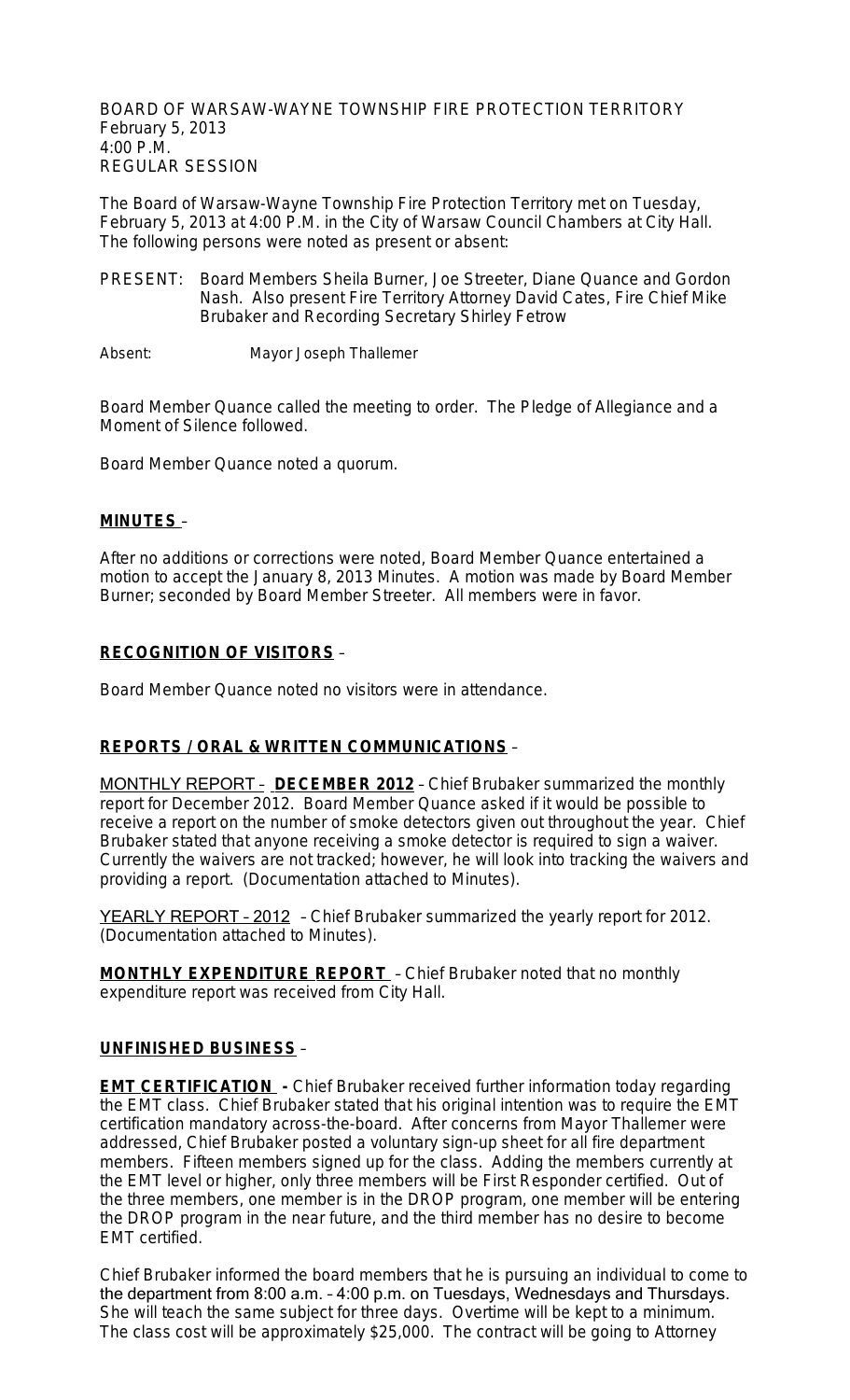Cates for a final review after which Chief Brubaker will present it to the Fire Territory Board and Board of Works. The class will run from March 5<sup>th</sup> to the end of July.

# **NEW BUSINESS** –

**FIREHOUSE SOFTWARE AMENDMENT TO AGREEMENT** – Chief Brubaker stated that this Agreement is an addition to the current Firehouse Software agreement. The Agreement would provide a means for Fire Inspector Fretz to complete an inspection at the building location, obtain a signature and e-mail the report by means of an iPad. Fire Inspector Fretz currently hand writes the inspection, returns to the office and enters the report in the computer. The cost is an initial \$750.00; \$150.00/year thereafter. Board Member Streeter made a motion to accept the Agreement; seconded by Board Member Nash. No further discussion. All members were in favor. (Documentation attached to Minutes.)

HOLD HARMLESS AGREEMENT – DAN **McKIBBIN** – Chief Brubaker stated that Dan McKibbin purchased Doc Fuson's building that houses the antique 1912 and 1920 fire trucks that Doc donated to the fire department a few years ago. Mr. McKibbin has allowed the department to store the fire trucks after he purchased the building. Mr. McKibbin has upgraded the locks and doors, added a security and fire alarm system and chain link fence. The trucks have full insurance coverage. Currently Mr. McKibbin is not asking for a storage fee. The Hold Harmless Agreement basically states if there is a fire or damage, the City will not sue Mr. McKibbin. Since this Agreement has been approved by the Board of Works, Board Member Quance asked if members would endorse the Agreement. All members were in favor. (Documentation attached to Minutes.)

## **TRAVEL REQUESTS** –

**1. Fire PPE Symposium -** Chief Brubaker stated this symposium allows attendees to obtain all updated standards on personal protective gear, what's new in technology, testing standards and teaches how to test the PPE in-house. Board Member Quance entertained a motion to approve the travel request. Board Member Streeter made a motion to approve; seconded by Board Member Nash. All members were in favor. (Documentation attached to Minutes).

**2. Fire Officer 1 -** Chief Brubaker indicated that Lieutenant Drobitsch is required to take the class in order to keep his officer position. Firefighter Callaway would like to take the class for future advancement. Board Member Quance entertained a motion to approve the travel request. Motion was made by Board Member Nash; seconded by Board Member Burner. All members were in favor. (Documentation attached to Minutes).

**3.** Pipeline Emergency Response & Damage Prevention Training - Chief Brubaker noted this class took place on January 16<sup>th</sup>. This was a one-day to this class took place on January 16<sup>th</sup>. This was a one-day training in Wabash. No expenses were involved. (Documentation attached to Minutes). **4.** Hyperbaric Chamber Dive – Chief Brubaker explained this class allowed the attendees to go into a controlled environment to see what depth they could go to safely. (Documentation attached to Minutes).

5. Chief Dennis Rubin - Chief Brubaker noted the class took place on February 2<sup>nd</sup>. It was reported to be an excellent class. (Documentation attached to Minutes).

**6.** Whitley County Emergency Services Symposium – Chief Brubaker also noted this class took place on February  $2^{nd}$ . This class provided EMS in-service hours. (Documentation attached to Minutes.)

**7.** Tactical Perspective of Ventilation - This class is scheduled for March 23<sup>rd</sup> in Fort Wayne. Board Member Quance entertained a motion to approve. Board Member Burner made a motion to approve; seconded by Board Member Streeter. All members were in favor. (Documentation attached to Minutes).

**8.** Indiana Fire Instructors Annual Conference and Meeting – Chief Brubaker indicated this conference provides information on State training regulations and requirements. Board Member Quance entertained a motion to approve the travel request. Board Member Streeter made a motion to approve; seconded by Board Member Nash. All members were in favor. (Documentation attached to Minutes).

**9.** FDIC – Chief Brubaker provided a brief explanation of the conference. This travel request has been presented and approved at the Board of Works. Board

Member Quance asked if members would endorse the travel request. All members